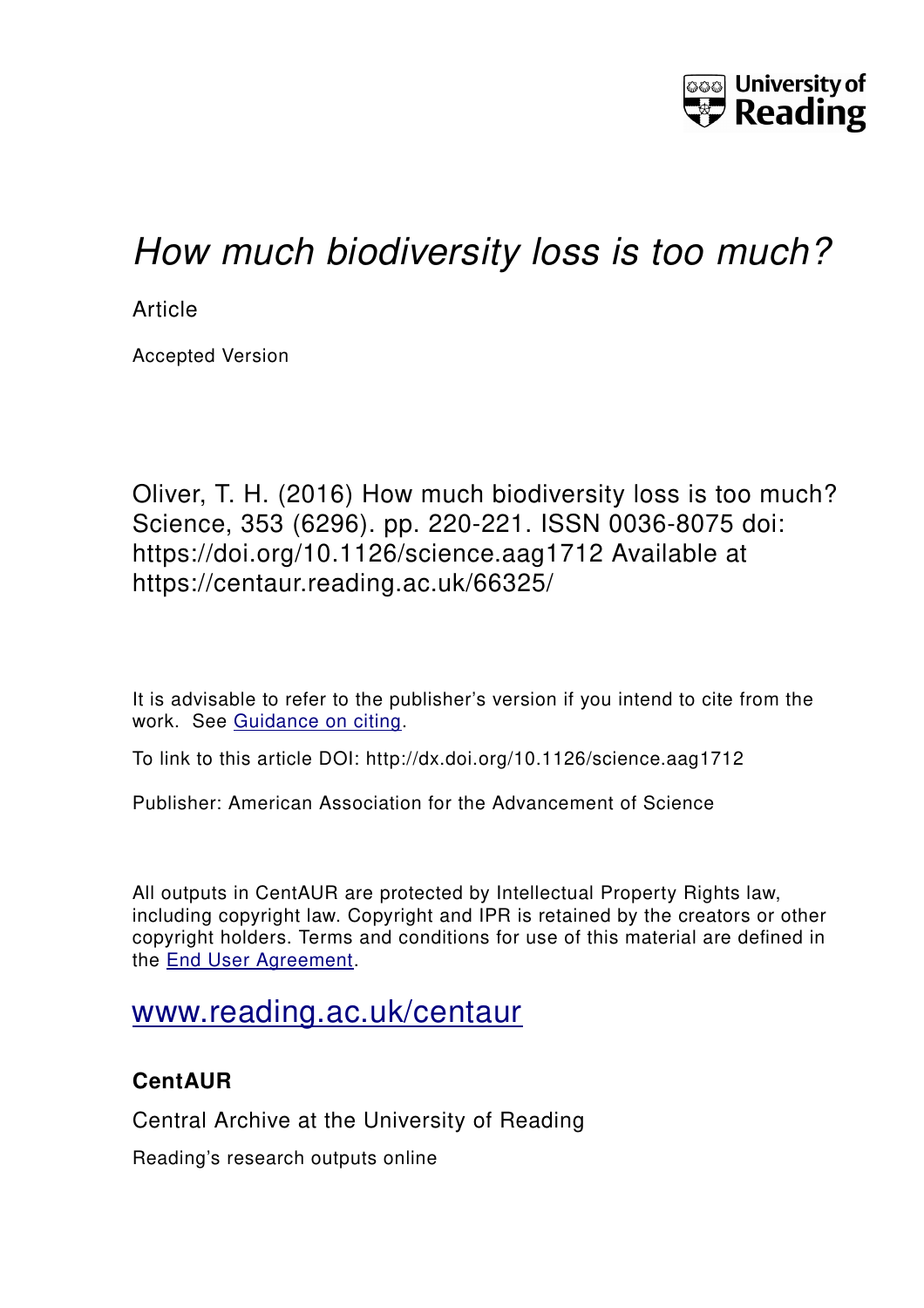### **Biodiversity loss- how much is too much?**

#### **Tom H. Oliver**

## *University of Reading, School of Biological Sciences, Whiteknights, Harborne Building, RG6 6AS [t.oliver@reading.ac.uk](mailto:t.oliver@reading.ac.uk) ; Tel: 01183 787016*

How much of something do we need to keep people safe and well? It's a question that is frequently asked by those working in risk management. Across diverse sectors, from flood protection to healthcare, practitioners assess risk as the product of the impact of a given event and the probability of its occurrence. There can be substantial uncertainty around these estimates, but this cannot hold back decisions indefinitely. Politicians must ultimately commit to spending on flood defences, or how many flu vaccines to stockpile, because the costs of inaction to society can be substantial. Biodiversity loss is similarly a critical issue. A paper in this issue by Newbold *et al.* (*1*) quantifies global biodiversity losses, whilst economic analyses suggest that the total global value of ecosystem services, many of which are underpinned by this biodiversity, are in the realm of tens of trillions of dollars (*2*). However, there is currently a lack of co-ordinated action to halt biodiversity declines, despite repeated setting of international targets (including the 2011-2020 Aichi Targets adopted by the Convention on Biological Diversity; *3*).

So why the lack of adequate action to reverse biodiversity declines? We know, broadly, the type of actions that are needed. They include well-researched habitat restoration methods, as well as limiting human-derived pressures such as habitat loss, pollution and invasive species. The opportunity costs of these actions, however, in combination with the high levels of uncertainty around biodiversity change, appear to be hampering commitment to ameliorative actions. This uncertainty has multiple components: we must ascertain, firstly, the current *extent* of biodiversity loss, and, secondly, the *impacts* of these losses on people's health and wellbeing. The Newbold *et al.* study makes a significant advance in tackling these issues. Their analysis is the most comprehensive quantification of global biodiversity change to date, considering over 1.8 million records of abundance from 39,123 species across 18,659 sites. They find that the average local abundance of species present has fallen to around 85% of its original value in the absence of human land use (i.e. 85% 'biodiversity intactness'; *4*), with wide variation in biodiversity losses across biomes. The authors then go further to relate these losses to a planetary 'safe limit' of 90% biodiversity intactness as proposed in a recent study (*5*). The hypothesis is that below the 'safe limit', the wide range of services provided by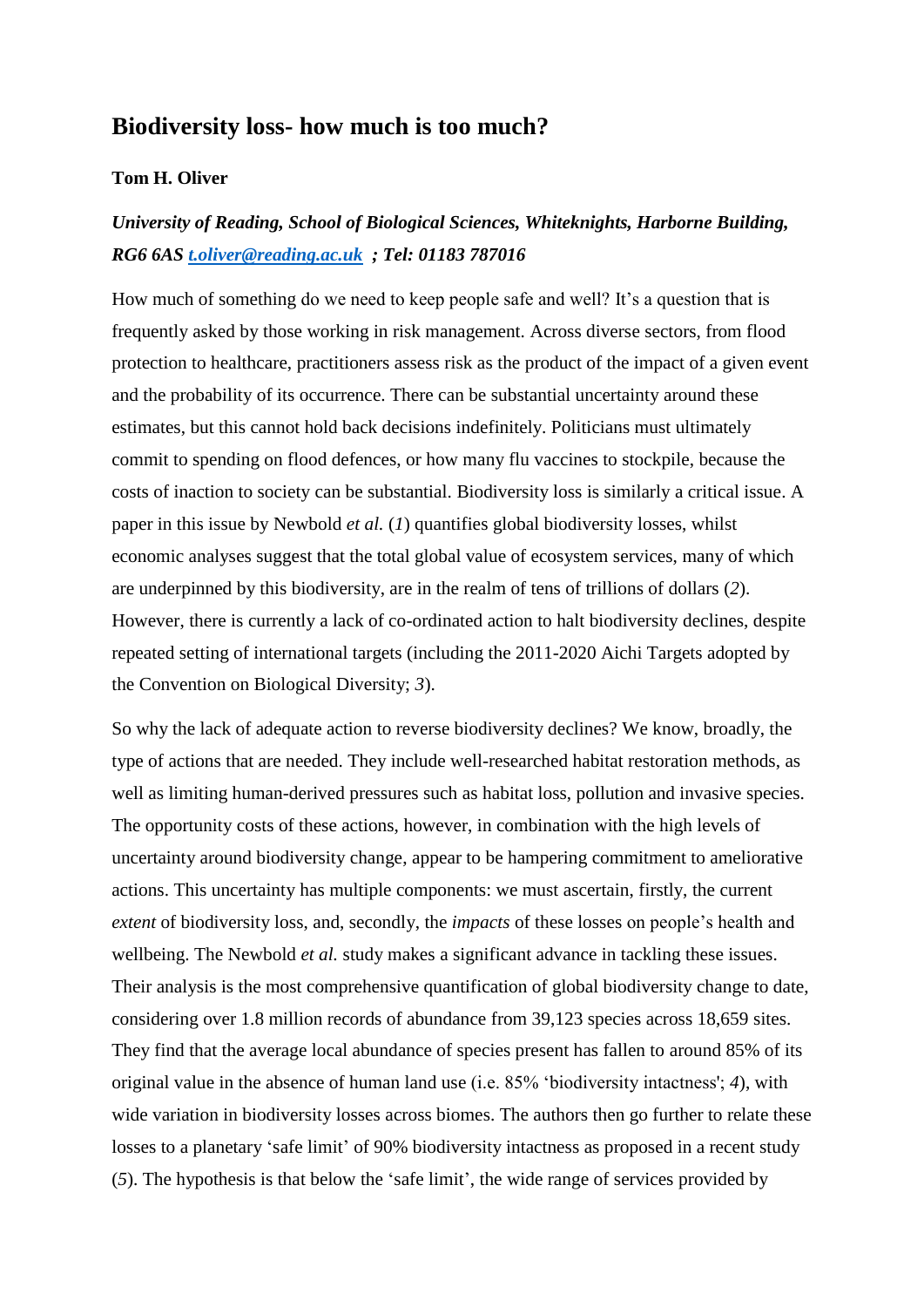biodiversity that underpin human well-being (e.g. pollination of crops, decomposition of waste, regulation of the global carbon cycle, and cultural services that are central to emotional and spiritual health) are critically threatened (*5*). Crucially, Newbold *et al.* find that around 58% of the world's land surface, and 9 out of 14 terrestrial biomes, have fallen below this safe threshold.

One might ask, if such a large proportion of land has exceeded the planetary boundary for biodiversity loss, why have we not already noticed more widespread negative impacts on humans? It is clear that biodiversity loss can lead to quite dramatic and rapid impacts on ecosystem services. For example, invasion by the spiny water flea *Bythotrephes longimanus*  in Lake Mendota in Madison, Wisconsin, USA, caused declines in key algal-grazing zooplankton species and consequent reductions in water quality, which will cost \$86 million to \$163 million to restore. (*6*). However, in many other cases there may be delayed effects, with ecosystem services only lost after further perturbation (*7*). This is akin to cumulative structural damage occurring to a bridge, only leading to sudden collapse after an extreme storm. Recovery from such catastrophic 'tipping points' can be very costly (i.e. the complete replacement cost far exceeding the ongoing repair costs), but unlike other sectors, the environment may be unique in that the extinction of species is effectively irreversible.

The existence of tipping points in nature has been hotly contested within the ecological literature; there is ongoing debate over whether thresholds for tipping points are planetary or regional (8; and they could be both or neither). It is also unclear whether non-native species should be included the accounting of biodiversity change; it depends on their capacity to replace the roles played by disappearing native species. Reflecting this uncertainty, Newbold *et al.* conducted sensitivity analyses. One analysis included non-native species as functioning biodiversity, and this made some difference to the results; only 48% of the global land area was below the safe limit. An even more marked difference in the results occurred, however, when the threshold for safe levels of biodiversity intactness was varied. For example, if the safe limit threshold is 80% rather than 90%, then the area falling below safe limits is closer to one third of the global land area (and even lower if non-native species are included in calculations). Clearly, it is crucial to reduce uncertainty around the existence and position of tipping point thresholds. Further research could also investigate whether 'safe limits' are context dependent. For example, the longer the time window of interest, the higher are the chances of a large environmental perturbation, and the greater the level of system resilience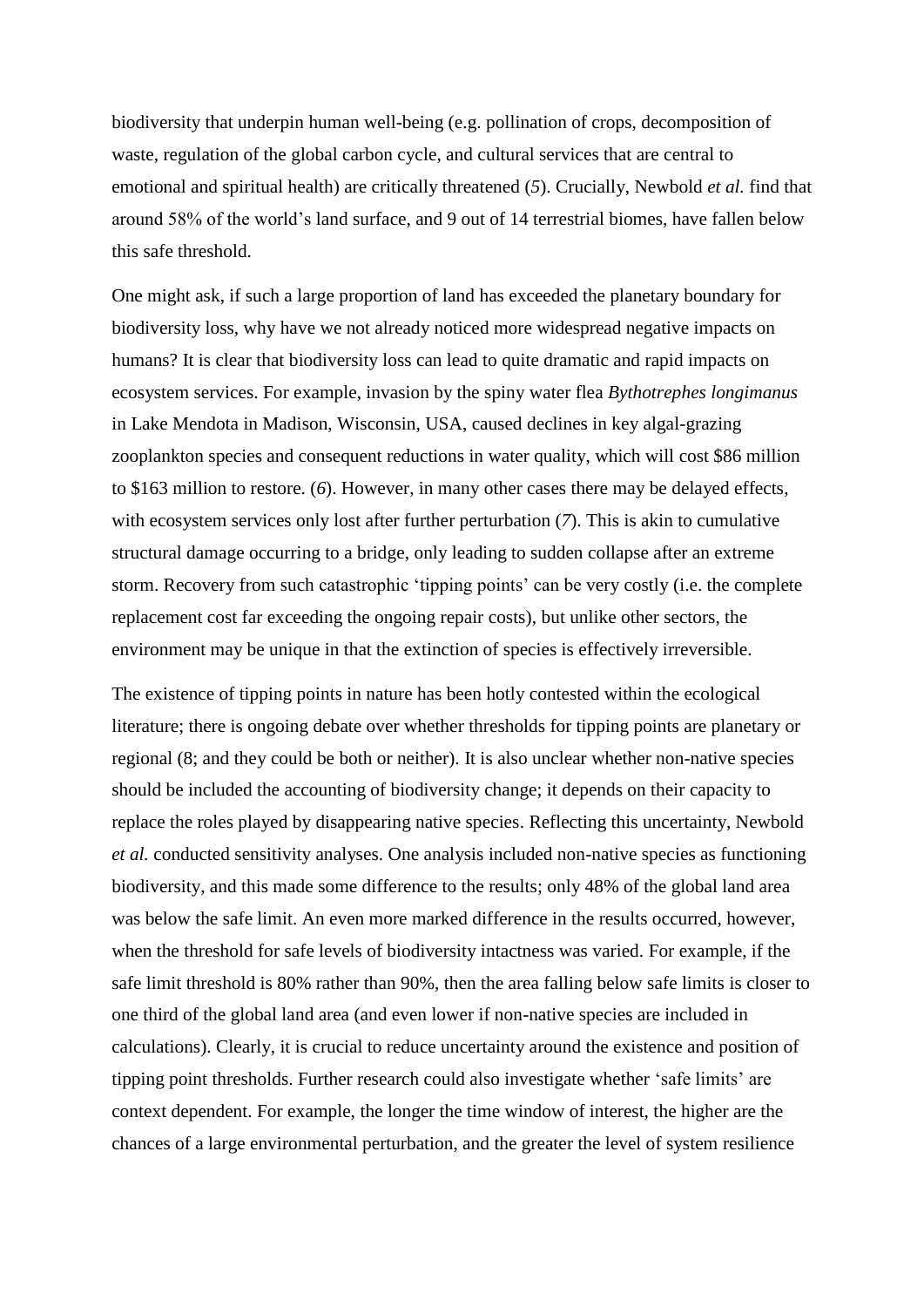needed. Safe limits may also vary between the different ecosystem services provided by species (Fig. 1).

The Newbold *et al.* paper marks a significant step in our ability to quantify biodiversity loss. There is still further work needed; for example, local biodiversity changes were estimated by statistical models downscaling land cover changes and inferring the proportion of non-native species, so further data collection, especially in data sparse countries, is essential to reduce uncertainty in these models. However, the most substantial and pressing knowledge gap now is to move from documenting biodiversity changes to understanding the impacts of these on people's health and wellbeing. Such research is underway (e.g. the rapidly moving fields of 'biodiversity-ecosystem function' and ecosystem service research), but a more quantitative assessment of risk is urgently needed to prompt commitment to potentially costly ameliorative actions. For example, the UK government only committed to serious action in combatting climate change after risks were quantified through meticulous science combined with economic analysis of impacts (*9*). It may be impossible, however, to reduce uncertainty to levels achieved in other sectors that deal with risk management. The challenge, therefore, is to find new approaches to decision-making in the face of this uncertainty. These decisions should be viewed within the context of the environment-governance- justice nexus, considering the fair distribution of risks across demographic groups, as well as intergenerational equity. Furthermore, in some locations, some level of natural resource exploitation, with inevitable biodiversity loss, may be essential to raise the living standards of the world's poorest to achieve basic human rights (*10*). Taking decisions in the face of such uncertainty is not easy. It is a tricky problem to say how much biodiversity loss is too much. However, it should be remembered that inaction is an implicit commitment to an endpoint with substantial costs (*2, 11*).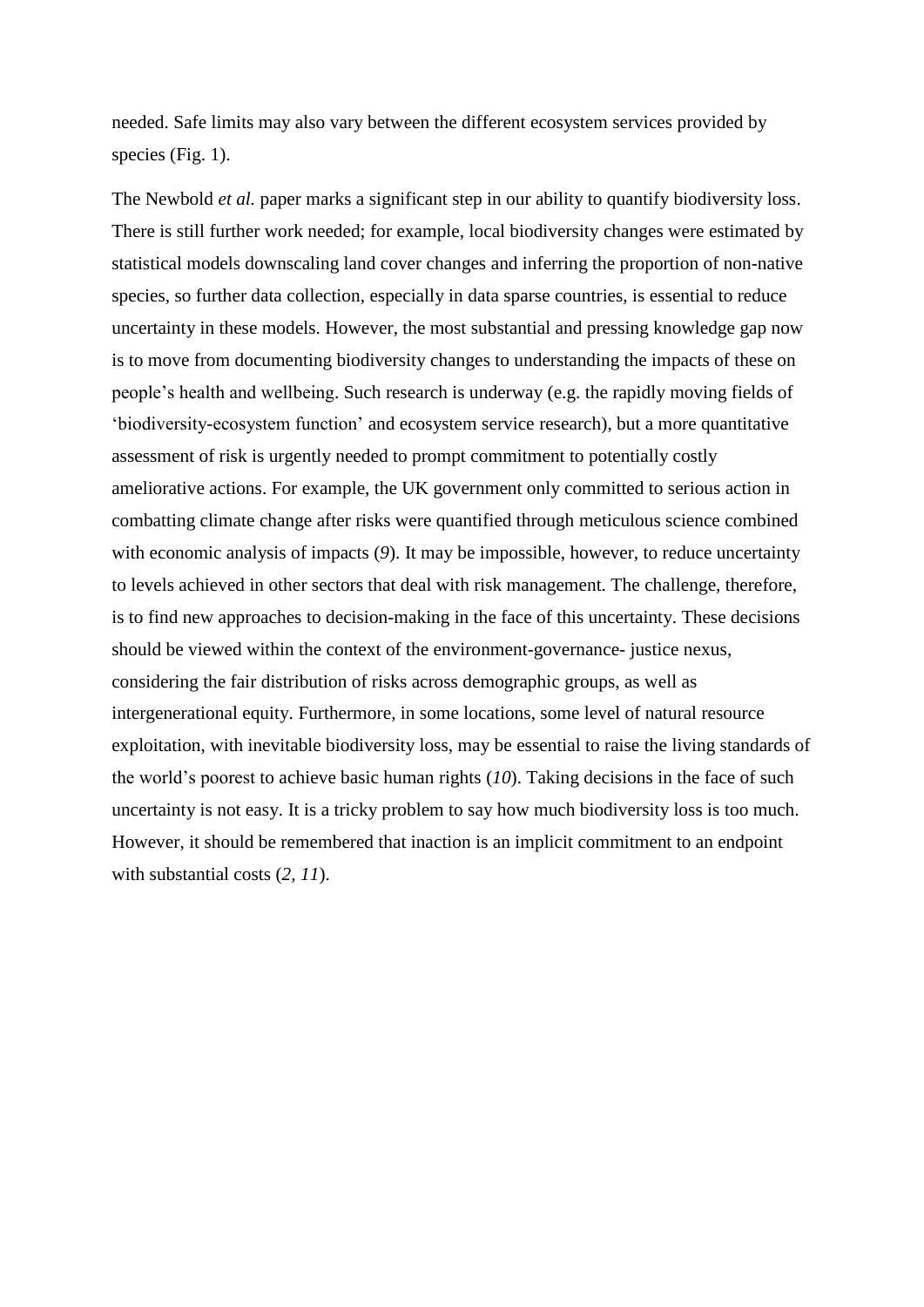| Intact biodiversity<br>Safe limit for ecosystem service delivery under longer time window<br>į<br>i<br>Safe limit under shorter time window<br><b>Biodiversity losses</b> |  |
|---------------------------------------------------------------------------------------------------------------------------------------------------------------------------|--|
| <b>Timber producing species</b>                                                                                                                                           |  |
|                                                                                                                                                                           |  |
| Carbon sequestering species                                                                                                                                               |  |
|                                                                                                                                                                           |  |
| Decomposers                                                                                                                                                               |  |
|                                                                                                                                                                           |  |
| <b>Pollinators</b>                                                                                                                                                        |  |
|                                                                                                                                                                           |  |
| Pest controlling species                                                                                                                                                  |  |
|                                                                                                                                                                           |  |

**Fig. 1, Boundaries for biodiversity loss on services.** The extent of biodiversity losses varies between groups of species that provide different services (*12*), as may the safe limits beyond which biodiversity loss will have substantial effects on human well-being. The figure only shows a subset of services provided by species. The extent of biodiversity loss and the safe limits depicted are purely hypothetical

#### **Acknowledgements**

Thanks to M.S. Heard, R.W. Jackson, M.D. Pagel, R.M. Sibly and P.J. Stoett for discussion and comments.